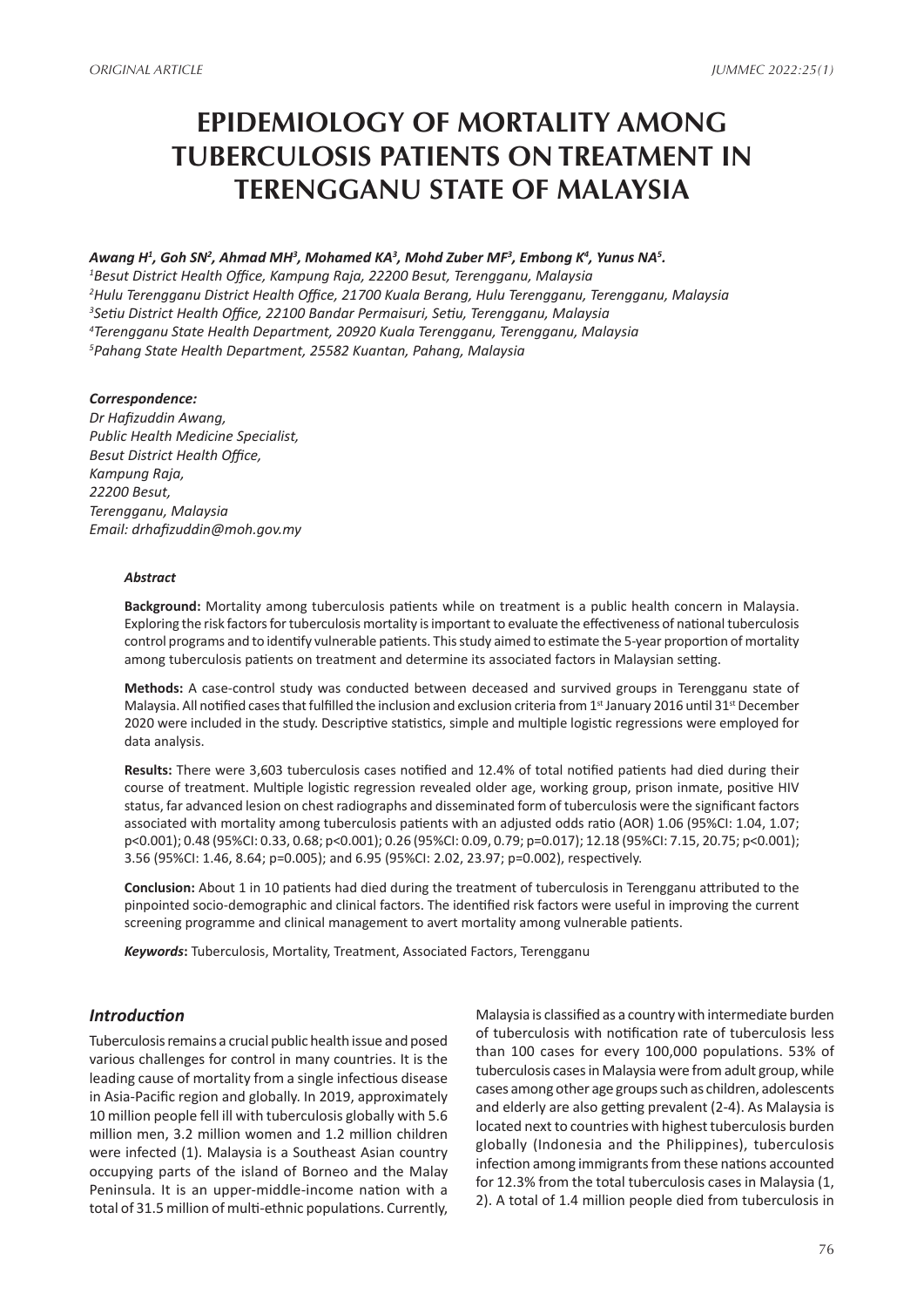2019. Globally, tuberculosis is one of the top 10 causes of death and the leading cause from a single infectious agent (1). A total of 1.4 million people died from tuberculosis in 2019 globally. In Malaysia, tuberculosis disease had resulted in unfavourable outcomes including mortality. Tuberculosis mortality rate in Malaysia was 5.5 per 100,000 populations in 2015 (2).

According to the Malaysian Clinical Practice Guidelines on Tuberculosis (3rd edition), tuberculosis mortality is defined as any death which occurs for any reason during the course of treatment (5). Similarly, the World Health Organization (WHO) also defined tuberculosis mortality as the number of tuberculosis patients dying during treatment, irrespective of cause of death (6). Therefore, previous studies have used all-cause mortality as a surrogate marker of mortality attributable to tuberculosis (7, 8). There are many wellrecognized socio-demographic factors which contributed to tuberculosis mortality worldwide. Older age (7, 9-12), male gender (10-14), Malay ethnicity (12, 15), low education level (9), and prison inmate (16, 17), were significantly associated with tuberculosis mortality. For clinical factors, cigarette smoking (18, 19), diabetes mellitus (18, 20), human immunodeficiency virus (HIV) positive (9, 21), absent Bacillus Calmette-Guérin (BCG) vaccine scar (22-24), cavitary lesion on chest radiographic findings (8, 9, 25), and multiple sites of tuberculosis infection (10, 12, 26), were the significant clinical risk factors contributing to mortality among tuberculosis patients.

This paper focused on the epidemiology of all-cause mortality among tuberculosis patients on treatment in Terengganu state of Malaysia in line with the definition of tuberculosis mortality from the Malaysian Clinical Practice Guidelines on Tuberculosis and the WHO (5, 6). Terengganu is a sultanate and constitutive state of federal Malaysia located in the east coast of Peninsular Malaysia. About 2.6% of the total tuberculosis cases in Malaysia were contributed by Terengganu state and the mortality rate for Terengganu was 5.0 per 100,000 populations (2). To the best of our knowledge, there is no well-published study to highlight on the magnitude of mortality among tuberculosis patients, and the associated factors for mortality among tuberculosis patients on treatment in Terengganu setting. Moreover, the information regarding tuberculosis mortality and its associated factors in Terengganu state might be different from other places. Therefore, this study was conducted to estimate the prevalence of tuberculosis mortality and to determine the associated factors for mortality of tuberculosis patients on treatment in Terengganu state, Malaysia. A better understanding of the risk factors of tuberculosis mortality is one of the prerequisites to optimize the current standard of care and to pave the way in future development for better clinical management of tuberculosis.

#### *Materials and Methods*

A case-control study between deceased group and survived group using a ratio of 1:1 was conducted based on retrospective record review for all cases of tuberculosis notified to the Tuberculosis and Leprosy Control Unit, Terengganu State Health Department from the period of 1<sup>st</sup> January 2016 until 31<sup>st</sup> December 2020. Relevant study data were extracted from Tuberculosis Information System (TBIS). The reference population were all tuberculosis cases who died during the course of treatment in Terengganu state and the study samples were all tuberculosis cases notified to Terengganu State Health Department between 1<sup>st</sup> January 2016 to 31<sup>st</sup> December 2020 who fulfilled the study inclusion and exclusion criteria.

The inclusion criteria for case group were tuberculosis patients who died for any reason during the course of treatment (5). Meanwhile the inclusion criteria for control group were tuberculosis patients who survived during the course of treatment. Samples with incomplete records were excluded from the study.

The sample size was calculated for each variable of associated factors for tuberculosis relapse among tuberculosis patients using power and sample size calculation software (27), as well by comparison of two independent proportions. The largest estimated sample for each group was 390 using the proportion of survived tuberculosis patients by the factor of male gender (0.52) (14), an estimated proportion of 0.42, 5% type 1 error, 80% power and additional of 10% missing data. Therefore, the minimal sample size required is 858 samples. We included all tuberculosis mortality cases over five years and employed simple random sampling to recruit the survived (control) group from all tuberculosis cases notified in Terengganu state.

Data were collected from TBIS registry and recorded in patient's data collection sheet. TBIS is an online database for tuberculosis under the governance of Ministry of Health Malaysia. The retrieved information for independent variables included socio-demographic characteristics (age, gender, ethnicity, education level, and occupation) and clinical characteristics (diabetes mellitus status, cigarette smoking status, HIV status, presence of BCG vaccine scar, tuberculosis categories, and chest radiographic findings). The dependent variable was the tuberculosis outcome either deceased or survived during the course of treatment.

For chest radiographic findings, 'no lesion' is defined as chest radiograph with no lesion or cavity on any lung field (5, 22). 'Minimal lesion' is defined as chest radiograph with small nodular lesion approximately 1 cm, lymphadenitis and lymphangitis with no cavity, confined to small parts of one or both lungs but the total extent not exceeding the upper zone (5, 22). 'Moderately advanced lesion' is defined as chest radiograph with dense confluent lesions not exceeding one third of one lung or disseminated slight to moderate density in one or both lungs not exceeding the volume of one lung. If cavity is present, its total diameter should not exceed 4 cm (5, 22). 'Far advanced lesion' is defined as more extensive chest radiographic lesion than moderately advanced (5, 22).

Data entry and analysis were done by using SPSS Statistics (IBM Corp. Released 2013. IBM SPSS Statistics for Windows,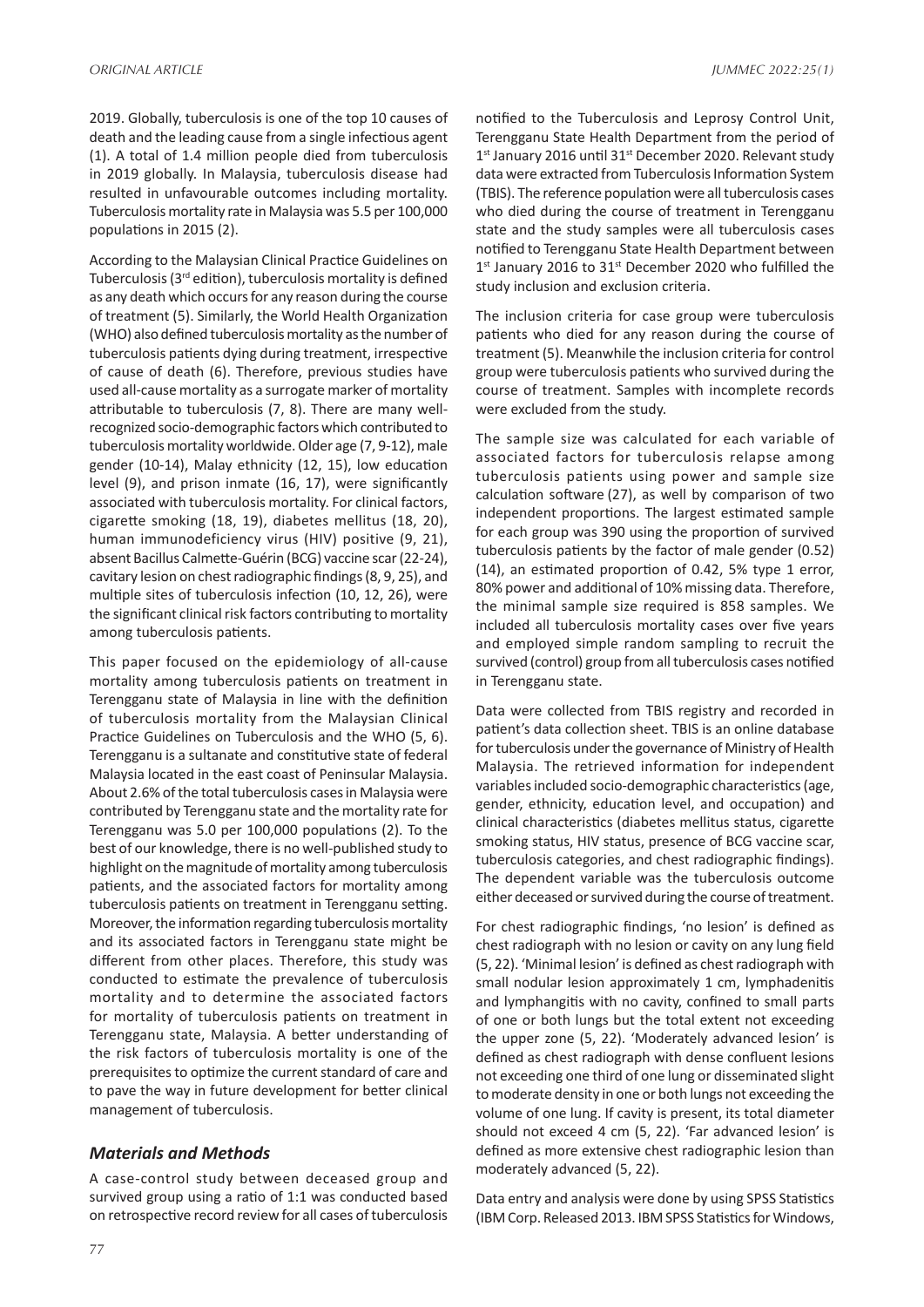Version 22.0. Armonk, NY: IBM Corp). Descriptive statistics with mean and standard deviation (±SD), frequency, and percentages were calculated. Simple and multiple logistic regression analysis were used to determine factors associated with mortality among tuberculosis patients on treatment in Terengganu state. All significant variables with *p*-value less than 0.25 from univariable analysis and clinically important variables were chosen for multiple logistic regression analysis. A *p*-value less than 0.05 was considered statistically significant.

#### *Results*

From  $1^{st}$  January 2016 until 31 $st$  December 2020, there were 3,603 tuberculosis cases notified to Tuberculosis and Leprosy Control Unit, Terengganu State Health Department. Within these five years period, 448 (12.4%) patients had died during their course of treatment for tuberculosis. The mortality rates per 100,000 population for Terengganu state from 2016 until 2020 were 6.04, 0.80, 1.70, 1.70, and 0.79, respectively. Socio-demographically, the mean (±SD) age for cases which died during the course of tuberculosis treatment was 54 (±16). Majority of mortality cases were male, Malay, attained secondary level of education and from non-working group (Table 1). For clinical characteristics, majority of mortality cases were non-smoker, non-diabetic and negative HIV status. Majority of them also had BCG scar, moderately advanced lesion on chest radiographic findings and had been diagnosed with PTB smear positive (Table 2).

**Table 1:** Socio-demographic characteristics tuberculosis patients in accordance to their outcomes in Terengganu (n=3603)

| <b>Characteristics</b> | Frequency (%)             |                   |  |  |  |
|------------------------|---------------------------|-------------------|--|--|--|
|                        | Died (n=448)              | Survived (n=3155) |  |  |  |
| Age*                   | 54.45 (±16.62)            | 42.63 (±18.08)    |  |  |  |
| Gender                 |                           |                   |  |  |  |
| Female                 | 109 (24.3)<br>1086 (34.4) |                   |  |  |  |
| Male                   | 339 (75.7)                | 2069 (65.6)       |  |  |  |
| Race                   |                           |                   |  |  |  |
| Others                 | 3(0.7)                    | 89 (2.8)          |  |  |  |
| Malay                  | 440 (98.2)                | 3023 (95.8)       |  |  |  |
| Chinese                | 5(1.1)                    | 43 (1.4)          |  |  |  |
| <b>Education level</b> |                           |                   |  |  |  |
| Tertiary               | 37(8.3)                   | 683 (21.6)        |  |  |  |
| Secondary              | 286 (33.8)                | 1750 (55.4)       |  |  |  |
| Primary                | 90(20.1)                  | 466 (14.7)        |  |  |  |
| No formal education    | 35(7.8)                   | 256 (8.3)         |  |  |  |
| Occupation             |                           |                   |  |  |  |
| Not working            | 283 (63.2)                | 1224 (38.7)       |  |  |  |
| Working                | 146 (32.6)                | 1642 (52.0)       |  |  |  |
| Student                | 8(1.8)                    | 243 (7.7)         |  |  |  |
| Prison inmate          | 11 (2.5)                  | 46 (1.6)          |  |  |  |

\*Mean (±SD)

**Table 2:** Clinical characteristics tuberculosis patients in accordance to their outcomes in Terengganu (n=3603)

| <b>Characteristics</b>   | Frequency (%) |                   |  |  |  |
|--------------------------|---------------|-------------------|--|--|--|
|                          | Died (n=448)  | Survived (n=3155) |  |  |  |
| <b>Cigarette smoking</b> |               |                   |  |  |  |
| No                       | 247 (55.1)    | 2048 (64.9)       |  |  |  |
| Yes                      | 201 (44.9)    | 1107 (35.1)       |  |  |  |
| <b>Diabetes mellitus</b> |               |                   |  |  |  |
| No                       | 307 (68.5)    | 2291 (72.6)       |  |  |  |
| Yes                      | 141 (31.5)    | 864 (27.4)        |  |  |  |
| <b>HIV status</b>        |               |                   |  |  |  |
| Negative                 | 314 (70.1)    | 2899 (91.8)       |  |  |  |
| Positive                 | 134 (29.9)    | 256 (8.2)         |  |  |  |
| <b>BCG</b> scar          |               |                   |  |  |  |
| Present                  | 410 (91.5)    | 2981 (94.4)       |  |  |  |
| Absent                   | 38(8.5)       | 174 (5.6)         |  |  |  |
| <b>CXR</b> findings      |               |                   |  |  |  |
| No lesion                | 90(20.1)      | 526 (16.6)        |  |  |  |
| Minimal lesion           | 140 (31.2)    | 1472 (46.6)       |  |  |  |
| Moderately advanced      | 180 (40.2)    | 1050 (33.2)       |  |  |  |
| Far advanced             | 38(8.5)       | 107(3.6)          |  |  |  |
| <b>TB categories</b>     |               |                   |  |  |  |
| Extrapulmonary           | 80 (17.9)     | 521 (16.5)        |  |  |  |
| PTB smear positive       | 248 (55.4)    | 1948 (61.7)       |  |  |  |
| PTB smear negative       | 89 (19.8)     | 601 (19.0)        |  |  |  |
| Disseminated             | 31(6.9)       | 85(2.8)           |  |  |  |

CXR: Chest radiography

PTB: Pulmonary tuberculosis

TB: Tuberculosis

For the inferential case-control study, all 448 mortality cases were included, and another 448 samples were randomly selected for inclusion in the survived (control) group. In the univariable analysis, socio-demographic characteristics on age, gender, ethnicity, education level and occupation were selected for multivariable analysis as its *p*-value is less than 0.25. As for clinical factors, cigarette smoking, HIV status, presence of BCG scar, chest radiographic findings and tuberculosis categories were the significant and clinically important factors selected for multivariable analysis.

Multiple logistic regression revealed older age, working group, prison inmate, positive HIV status, chest radiographic finding with far advanced lesion and disseminated form of tuberculosis were the significant factors associated with mortality among tuberculosis patients on treatment in Terengganu with an adjusted odds ratio (AOR) 1.06 (95%CI:1.04, 1.07; p<0.001); 0.48 (95%CI: 0.33, 0.68; p<0.001); 0.26 (95%CI: 0.09, 0.79; p=0.017); 12.18 (95%CI: 7.15, 20.75; p<0.001); 3.56 (95%CI: 1.46, 8.64; p=0.005); and 6.95 (95%CI: 2.02, 23.97; p=0.002), respectively (Table 3).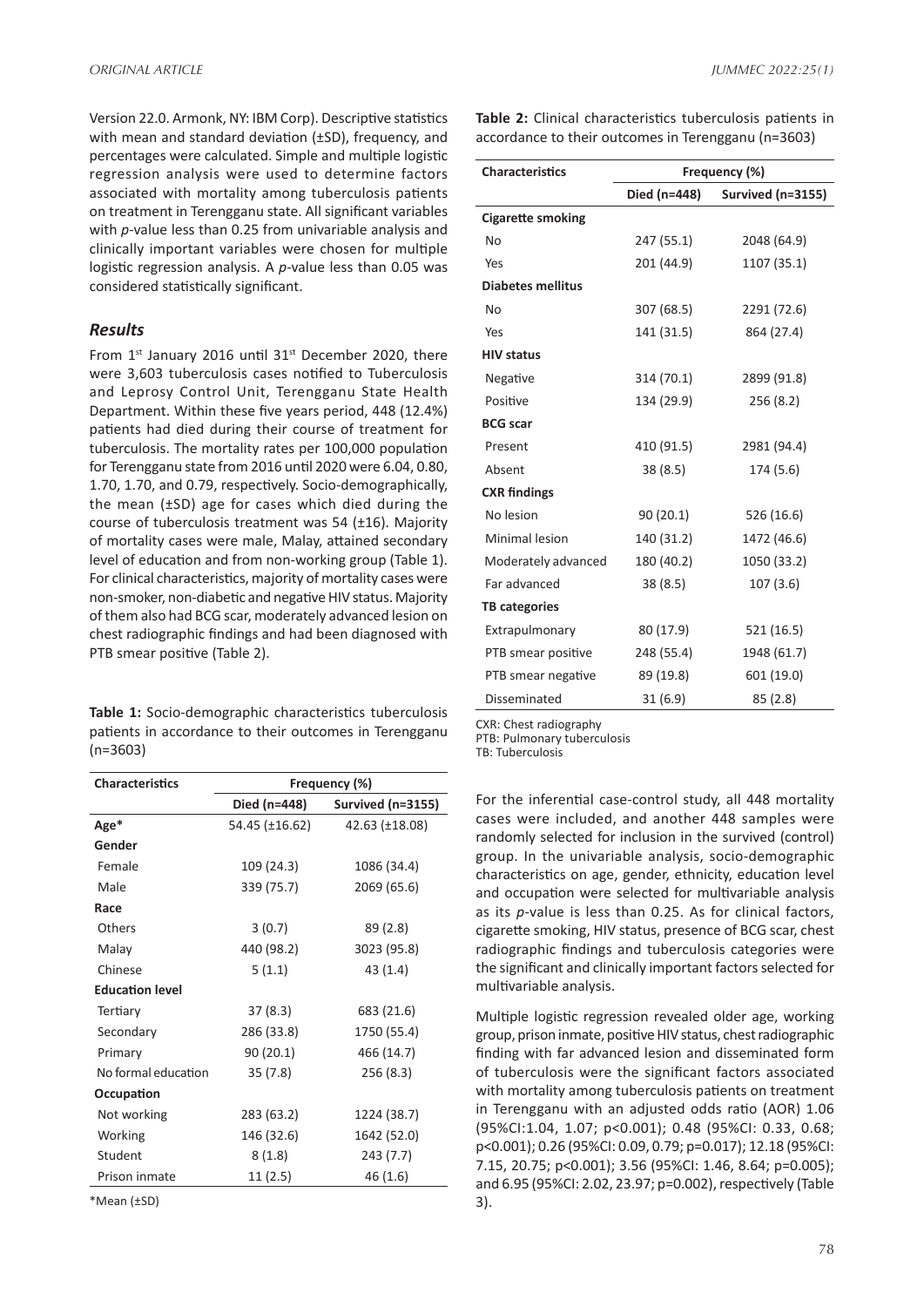**Table 3:** Factors associated with mortality of tuberculosis patients in Terengganu by simple and multiple logistic regression (n=896)

| <b>Characteristics</b>   | TB outcome, n (%) |                  | <b>Crude OR</b>       | p-value <sup>a</sup> | <b>Adjusted OR</b>    | p-value <sup>b</sup> |
|--------------------------|-------------------|------------------|-----------------------|----------------------|-----------------------|----------------------|
|                          | Died (n=448)      | Survived (n=448) | (95% Cl) <sup>a</sup> |                      | (95% CI) <sup>b</sup> |                      |
| Age**                    | 54.45 (±16.62)    | 42.37 (±18.34)   | 1.04(1.03, 1.05)      | $< 0.001*$           | 1.06(1.04, 1.07)      | $< 0.001*$           |
| Gender                   |                   |                  |                       |                      |                       |                      |
| Female                   | 109 (24.3)        | 150 (33.5)       | 1.00                  |                      | 1.00                  |                      |
| Male                     | 339 (75.7)        | 298 (66.5)       | 1.57(1.17, 2.09)      | $0.003*$             | 1.07(0.71, 1.63)      | 0.740                |
| <b>Ethnicity</b>         |                   |                  |                       |                      |                       |                      |
| Others                   | 3(0.7)            | 16(3.6)          | 1.00                  |                      | 1.00                  |                      |
| Malay                    | 440 (98.2)        | 422 (94.2)       | 5.56 (1.61, 19.22)    | $0.007*$             | 2.48 (0.57, 10.76)    | 0.225                |
| Chinese                  | 5(1.1)            | 10(2.2)          | 2.67 (0.52, 13.68)    | 0.240                | 0.86(0.12, 5.96)      | 0.877                |
| <b>Education level</b>   |                   |                  |                       |                      |                       |                      |
| Tertiary                 | 37(8.3)           | 92(20.5)         | 1.00                  |                      | 1.00                  |                      |
| Secondary                | 286 (63.8)        | 256 (57.1)       | 2.78 (1.83, 4.22)     | $< 0.001*$           | 1.06 (0.64, 1.76)     | 0.833                |
| Primary                  | 90(20.1)          | 64 (14.3)        | 3.50 (2.12, 5.76)     | $< 0.001*$           | 0.91(0.49, 1.70)      | 0.773                |
| No formal education      | 35(7.8)           | 36(8.1)          | 2.42 (1.32, 4.41)     | $0.004*$             | 0.89(0.40, 1.95)      | 0.764                |
| Occupation               |                   |                  |                       |                      |                       |                      |
| Not working              | 283 (63.2)        | 166 (37.1)       | 1.00                  |                      | 1.00                  |                      |
| Working                  | 146 (32.6)        | 232 (51.8)       | 0.37(0.27, 0.49)      | $< 0.001*$           | 0.48(0.33, 0.68)      | $< 0.001*$           |
| Student                  | 8(1.8)            | 39 (8.7)         | 0.12(0.05, 0.26)      | $< 0.001*$           | 1.43 (0.56, 3.68)     | 0.453                |
| Prison inmate            | 11(2.4)           | 11(2.4)          | 0.59(0.25, 1.38)      | 0.223                | 0.26(0.09, 0.79)      | $0.017*$             |
| <b>Cigarette smoking</b> |                   |                  |                       |                      |                       |                      |
| No                       | 247 (55.1)        | 297 (66.3)       | 1.00                  |                      | 1.00                  |                      |
| Yes                      | 201 (44.9)        | 151 (33.7)       | 1.60 (1.22, 2.09)     | $0.001*$             | 1.30 (0.88, 1.92)     | 0.183                |
| <b>Diabetes mellitus</b> |                   |                  |                       |                      |                       |                      |
| No                       | 307 (68.5)        | 323 (72.1)       | 1.00                  |                      |                       |                      |
| Yes                      | 141 (31.5)        | 125 (27.9)       | 1.19 (0.89, 1.58)     | 0.262                |                       |                      |
| <b>HIV status</b>        |                   |                  |                       |                      |                       |                      |
| Negative                 | 314 (70.1)        | 422 (94.2)       | 1.00                  |                      | 1.00                  |                      |
| Positive                 | 134 (29.9)        | 26(5.8)          | 6.93 (4.44, 10.81)    | $< 0.001*$           | 12.18 (7.15, 20.75)   | $< 0.001*$           |
| <b>BCG</b> scar          |                   |                  |                       |                      |                       |                      |
| Present                  | 410 (91.5)        | 427 (95.3)       | 1.00                  |                      | 1.00                  |                      |
| Absent                   | 38 (8.5)          | 21(4.7)          | 1.89 (1.09, 3.27)     | $0.024*$             | 1.37 (0.65, 2.89)     | 0.405                |
| <b>CXR</b> findings      |                   |                  |                       |                      |                       |                      |
| No lesion                | 80 (17.8)         | 95 (21.2)        | 1.00                  |                      | 1.00                  |                      |
| Minimal lesion           | 143 (31.9)        | 207 (46.2)       | 0.97(0.65, 1.46)      | 0.892                | $0.92$ (0.48, 1.73)   | 0.784                |
| Moderately advanced      | 187 (41.7)        | 127 (28.3)       | 1.79 (1.19, 2.68)     | $0.005*$             | 1.79 (0.93, 3.46)     | 0.082                |
| Far advanced             | 38 (8.6)          | 19(4.3)          | 2.63(1.37, 5.04)      | $0.004*$             | 3.56(1.46, 8.64)      | $0.005*$             |
| <b>TB categories</b>     |                   |                  |                       |                      |                       |                      |
| Extrapulmonary           | 80 (17.9)         | 88 (19.6)        | 1.00                  |                      | 1.00                  |                      |
| PTB smear positive       | 248 (55.3)        | 276 (61.6)       | 0.99(0.69, 1.40)      | 0.948                | 0.61(0.34, 1.08)      | 0.089                |
| PTB smear negative       | 89 (19.9)         | 79 (17.6)        | 1.24(0.81, 1.90)      | 0.326                | $0.82$ (0.43, 1.55)   | 0.531                |
| Disseminated             | 31(6.9)           | 5(1.2)           | 6.82 (2.53, 18.39)    | $< 0.001*$           | 6.95 (2.02, 23.97)    | $0.002*$             |

Note: Forward LR method applied. No multicollinearity and no interaction found. Hosmer Lemeshow test, p-value=0.080. Classification table 75.7% correctly classified. Area under Receiver Operating Characteristics (ROC) curve was 83.3%.

\*\*Mean (±SD)

\*p-value<0.05

<sup>a</sup>Simple logistic regression<br><sup>b</sup>Multiple logistic regression

BCG: Bacillus Calmette-Guérin

CI: Confidence Interval

CXR: Chest radiography

OD: Odd ratio

PTB: Pulmonary tuberculosis

TB: Tuberculosis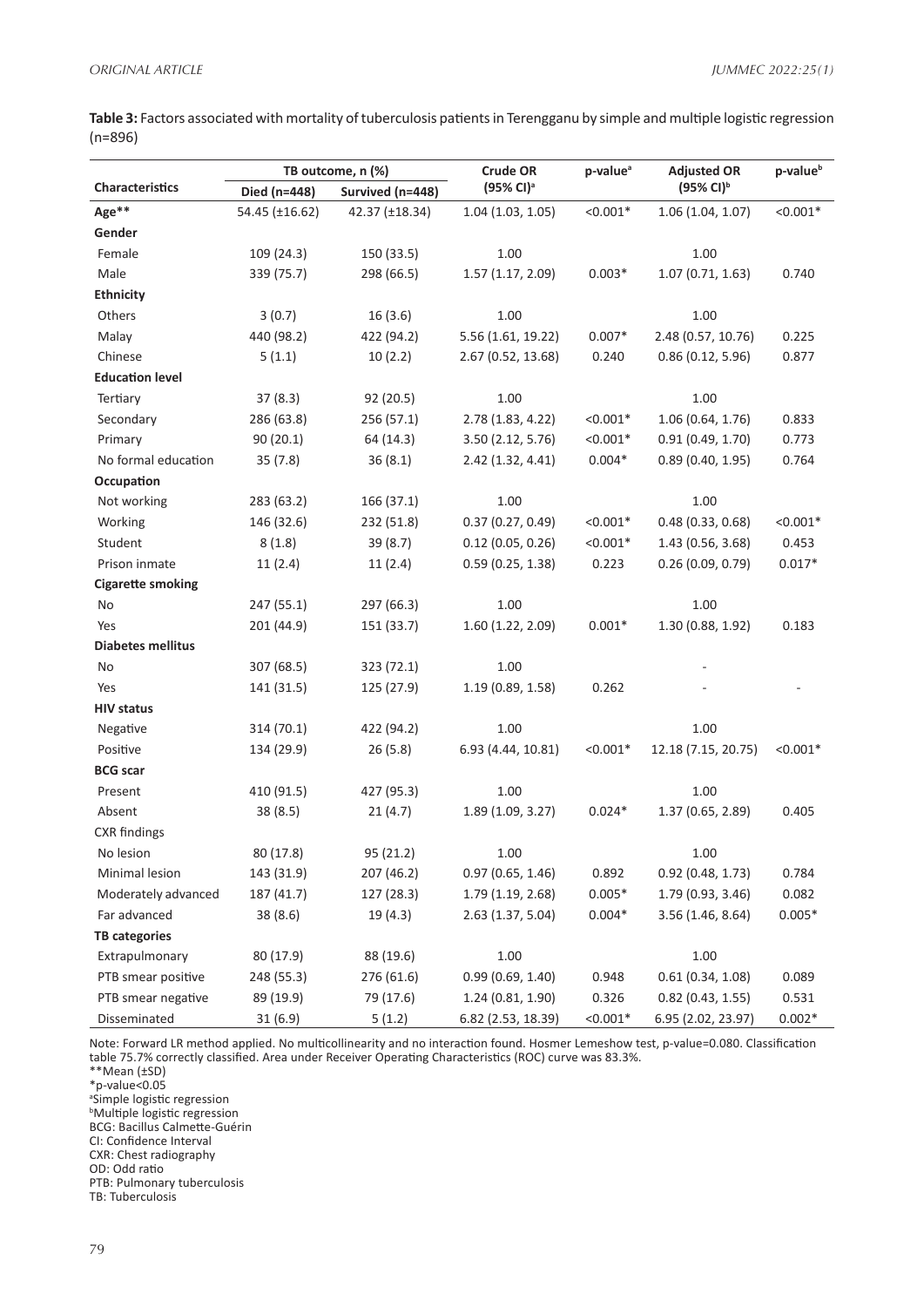#### *Discussion*

The 5-year proportion of tuberculosis mortality in Terengganu state was 12.4% which is substantially higher than the prevalence of tuberculosis mortality reported in a previous national level study (9.69%) (9). For regional comparison, the prevalence of all-cause tuberculosis mortality in Singapore was 11.9% (12), which is slightly lower than Malaysia's prevalence of all-cause tuberculosis mortality. Developed nations such as China, United States of America and Russian Federation showed lower prevalence of all-cause tuberculosis mortality (8, 10, 11), as compared to finding in our study. The discrepancies in the prevalence between our findings with other studies could be attributed to extensive availability of free or affordable screening and treatment for tuberculosis and comorbidities associated with tuberculosis mortality in those developed nations (10, 11).

Our multivariable analysis showed that older patients were more likely to die from any cause during treatment for tuberculosis as compared to other age groups. This finding is congruent to many other local and international studies reporting significant association between older age with all-cause tuberculosis mortality (7, 9-12, 14). Elderly patients are usually immunocompromised due to declining immunity and presence of comorbidities such as diabetes. Therefore, they tend to present with nonspecific symptoms which may complicate diagnosis, delay treatment of tuberculosis, and subsequently pose higher risk of mortality (11, 28). Besides that, elderly patients are more likely to encounter problems during treatment phase such as higher loss to follow-up and intolerance to anti-tuberculosis drugs due to side effects which would increase the risk of unfavourable treatment outcomes or even death (29).

Surprisingly, this study found that the working group of population was less likely to die from tuberculosis as compared to non-working group as many literatures worldwide reported otherwise (30-32). In contrast to our finding, a South African study demonstrated significant association between certain groups of occupation with tuberculosis mortality. An increased risk of tuberculosis mortality was observed among agricultural workers, cleaners and workers exposed to silica dust (31). Tuberculosis mortality is not only linked to low socioeconomic working class as Liew *et al.*, reported the case fatality rate of 2.4% among healthcare workers infected with tuberculosis in Malaysia (21). We may postulate the association of working group with lower risk of tuberculosis mortality could be attributed to the working age in Malaysia which is between 15-64 years old (33). Majority of relatively young patients in the working age group diagnosed with tuberculosis were more likely to initiate treatment sooner after being diagnosed as demonstrated in an Australian study (14), hence had better treatment outcome.

Prisons are among the well-established reservoirs for tuberculosis, and non-infected individuals are likely to become infected when they become prison inmates

(34). Moreover, studies had shown that mortality among tuberculosis patients were higher among prisoners (16, 17). However, our study found that inmates diagnosed with tuberculosis in Terengganu's prison were less likely to die irrespective of causes throughout the course of tuberculosis treatment. The correctional and administrative officers in Malaysian prisons demonstrated good level of knowledge concerning tuberculosis symptoms, mode of transmission, preventive measures and treatment as reported in a previous local study (35). All active tuberculosis patients in Malaysian prisons are managed appropriately in accordance with special guideline for tuberculosis management and control in prisons. All new prison inmates are screened for tuberculosis within 24 hours of prison admission. Healthcare workers in prisons employ directly observed therapy when treating prisoners with active tuberculosis disease. Besides, prisoners exposed to tuberculosis cases are carefully screened to contain the transmission of tuberculosis in the institutions (36). Besides that, healthcare workers in prisons also maintain good rapport with district health offices and hospitals, and sick inmates would be brought to health facilities to be examined by specialists whenever indicated (36). All these measures ensure optimal management of tuberculosis cases in prisons and directly reduce the risk for tuberculosis mortality in prisons.

In our study, tuberculosis patients with HIV co-infection had 12-times higher odds of dying during the course of treatment as compared to HIV negative tuberculosis patients. Our finding resonates well with findings from other local and international studies (15, 21). HIV positive patients with tuberculosis have higher risk of dying due to complications of HIV infection which is associated with profound immunosuppression (37, 38). Besides that, HIV infection may give unusual clinical features of tuberculosis and subsequently can cause diagnostic difficulties and delay in treatment (38). Side effects of antituberculosis drugs are more frequent in HIV positive patients and may result in severe or fatal reactions in certain cases (38).

Chest radiographs are used to stratify pulmonary tuberculosis severity based on the radiographic changes (22). In our study, tuberculosis patients with far advanced lesions on chest radiographic findings were more likely to die during the course of treatment as compared to tuberculosis patients with less severe chest radiographic changes. Consistent with our finding, other local and Russian studies showed tuberculosis patients with cavitary lesions or extensive lung involvement on chest radiographs was associated with higher mortality rate among tuberculosis patients (7-9). Cavitary lesions on chest radiograph at diagnosis was significantly associated with higher baseline acid-fast bacilli density in sputum (39). The number of bacilli depends on the extent of the lesion or the presence of cavitation of lungs in case of pulmonary form of tuberculosis. Larger cavitary lesion indicates larger amounts of bacilli present in patient, indicating more severe form of tuberculosis which poses higher risk for mortality (22, 39).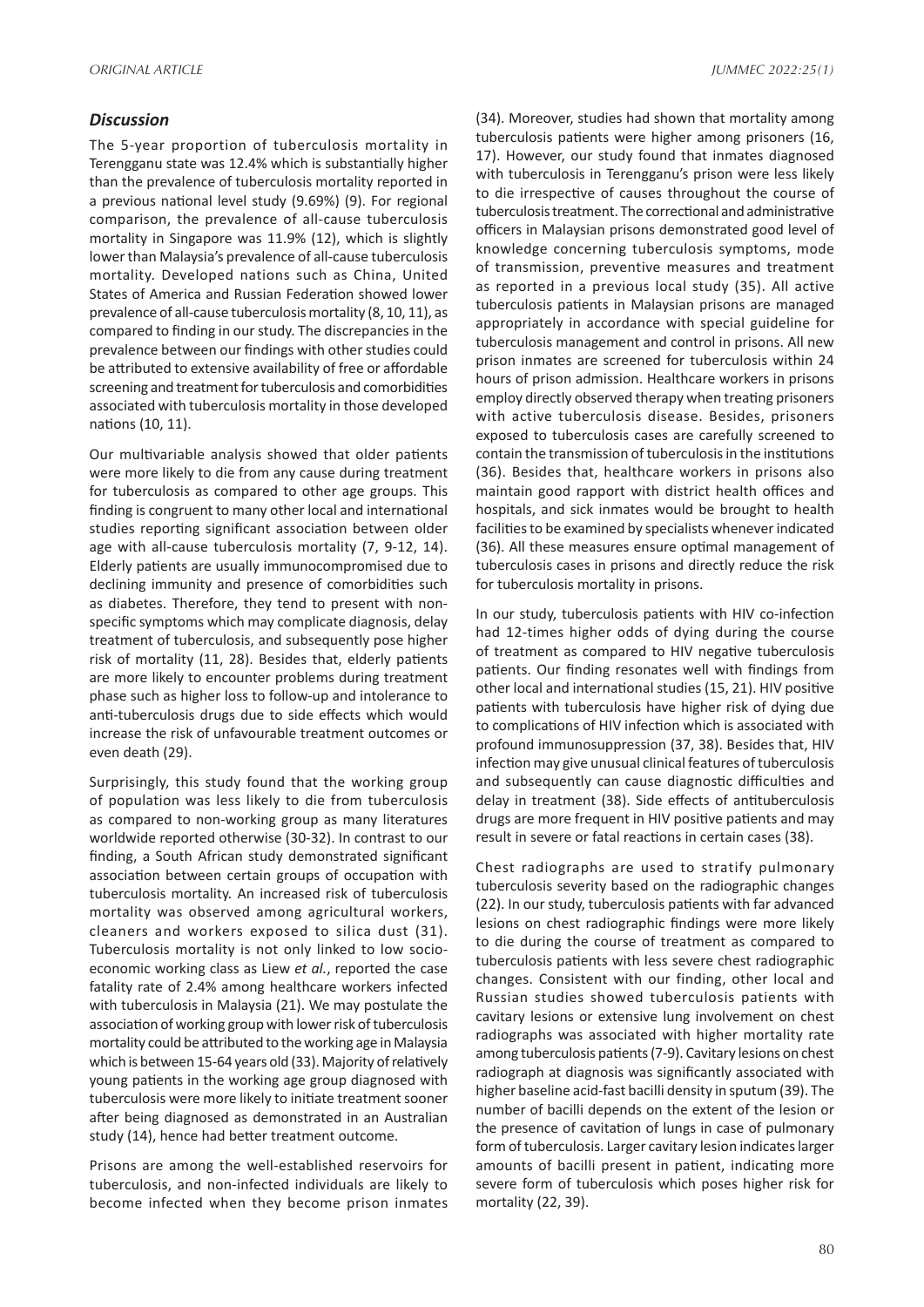The nature of tuberculosis occurrence is protean and unique as it can take place in pulmonary and/or extrapulmonary sites (22). In this study, patients with disseminated form (tuberculosis affecting pulmonary and extrapulmonary sites) of tuberculosis were significantly associated with mortality during the course of treatment as compared to other forms of tuberculosis. A Singaporean study also reported the significant association between multiple sites involvement (disseminated form) of tuberculosis with mortality rate (12). On the contrary, few studies had reported extrapulmonary form of tuberculosis as significant determinants for tuberculosis mortality (9, 26). It was postulated that high mortality among patients with disseminated form of tuberculosis is attributed to lethal combination of reactivation and newly acquired infection of tuberculosis which worsens the severity of tuberculosis disease and complicates its treatment (40).

Due to the limitation of secondary data, our study did not include some known confounders such as anti-tuberculosis regimen and housing conditions. Nevertheless, this study had enough sample size. Future researchers may employ other study designs such as cohort study for better understanding of other associated factors with tuberculosis mortality.

In conclusion, about 1 in 10 tuberculosis patients died during the treatment course in Terengganu state. Older age, working group, prison inmate, positive HIV status, chest radiographic finding with far advanced lesion and disseminated form of tuberculosis were the significant factors associated with mortality among tuberculosis patients on treatment in Terengganu state.

#### *Future recommendations*

Early case detection via intensified case findings and screening of symptomatic outpatients are recommended as these measures are crucial to diagnose case at earlier stage as far advanced lesions posed higher risk for tuberculosis mortality. Meticulous follow-up and care among elderly and HIV positive tuberculosis patients are prerequisite to ensure their adherence to treatment and tolerance towards anti-tuberculosis medications. Effective communication between healthcare workers and among different agencies is needed to prevent patients from loss to follow-up especially those prison inmates who had been released. Complicated tuberculosis cases such as disseminated form and extensive involvement of lungs should be managed appropriately and preferably referred to family medicine specialists and respiratory physicians to ensure optimal treatment. Health promotion to increase knowledge and awareness regarding tuberculosis among community members is important to ensure cases presented at early stage of disease.

### *Acknowledgement*

This study was approved by the Medical Review and Ethical Committee from National Institute of Health, Ministry of Health Malaysia NMRR-20-2566-57342. The authors would like to thank the Director General of Health Malaysia for allowing us to use the secondary data from TBIS registry. Our gratitude also goes to staffs at Tuberculosis Control Unit, Terengganu State Health Department for their assistance during data collection.

## *Financial support*

This research received no funding.

## *Competing interests*

The authors declare that there is no conflict of interest.

## *References*

- 1. World Health Organization. Tuberculosis Key Facts. Geneva: World Health Organization. 2020. Available at: https://www.who.int/news-room/fact-sheets/ detail/tuberculosis. Accessed 27 December 2020.
- 2. Ministry of Health. National Strategic Plan For Tuberculosis Control (2016-2020). Putrajaya, Malaysia: Disease Control Division, Ministry of Health Malaysia. 2016. Available at: http://www.moh.gov. my. Accessed 27 December 2020.
- 3. Awang H, Husain NRN, Abdullah H. Pediatric tuberculosis in a Northeast State of Peninsular Malaysia: diagnostic classifications and determinants. Oman Med J. 2019;34(2):110-7.
- 4. Awang H, Raub N, Alias ANA, Rahman NAA, Dollah Z. Predictors of tuberculosis relapse in Pasir Puteh District, Kelantan: a case-control study. IJPHCS. 2020;6(6):133-47.
- 5. Ministry of Health. Clinical Practice Guidelines: Management of Tuberculosis. 3<sup>rd</sup> ed. Malaysia: Ministry of Health. 2012.
- 6. World Health Organization. Global Tuberculosis Programme. A framework for effective tuberculosis control. Geneva, Switzerland: World Health Organization. 1994. Available at: https://apps.who. int/iris/handle/10665/58717. Accessed 27 December 2020.
- 7. Atif M, Sulaiman SAS, Shafie AA, Ali I, Asif M. Treatment outcome of new smear positive pulmonary tuberculosis patients in Penang, Malaysia. BMC Infect Dis. 2014;14(1):399.
- 8. Kourbatova E, Borodulin B, Borodulina E, Del Rio C, Blumberg H, Leonard Jr M. Risk factors for mortality among adult patients with newly diagnosed tuberculosis in Samara, Russia. Int J Tuberc Lung Dis. 2006;10(11):1224-30.
- 9. Liew S, Khoo E, Ho B, Lee Y, Mimi O, Fazlina M, *et al*. Tuberculosis in Malaysia: predictors of treatment outcomes in a national registry. Int J Tuberc Lung Dis. 2015;19(7):764-71.
- 10. Hood G, Trieu L, Ahuja S. Mortality among tuberculosis patients in New York City. Int J Tuberc Lung Dis. 2019;23(2):252-9.
- 11. Shen X, DeRiemer K, Shen M, Xia Z, Gui X, Wang L, *et al*. Deaths among tuberculosis cases in Shanghai, China: who is at risk? BMC Infect Dis. 2009;9(1):95.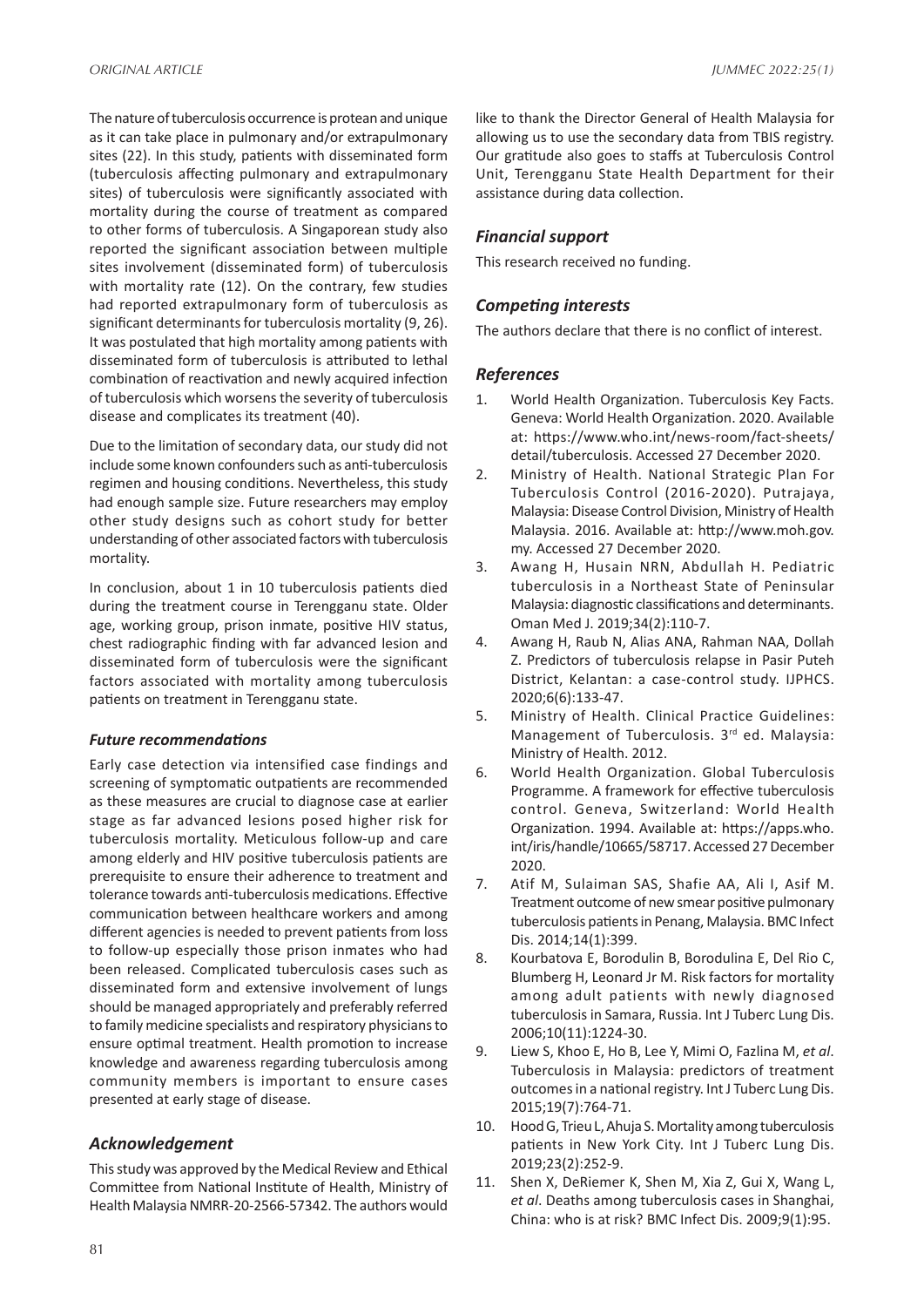- 12. Low S, Ang L, Cutter J, James L, Chee C, Wang Y, *et al*. Mortality among tuberculosis patients on treatment in Singapore. Int J Tuberc Lung Dis. 2009;13(3):328- 34.
- 13. Deribe K, Yami A, Deribew A, Mesfin N, Colebunders R, Van Geertruyden JP, *et al.* Predictors of mortality among tuberculosis/HIV-coinfected persons in Southwest Ethiopia: a case-control study. J Int Assoc Provid AIDS Care. 2015;14(3):269-73.
- 14. Dale K, Tay E, Trevan P, Denholm J. Mortality among tuberculosis cases in Victoria, 2002-2013: case fatality and factors associated with death. Int J Tuberc Lung Dis. 2016;20(4):515-23.
- 15. Ismail I, Bulgiba A. Predictors of death during tuberculosis treatment in TB/HIV co-infected patients in Malaysia. PLoS One. 2013;8(8):e73250.
- 16. Coninx R, Eshaya-Chauvin B, Reyes H, Meux C. Tuberculosis in prisons. Lancet. 1995;346(8984):1238- 9.
- 17. Reyes H, Coninx R. Pitfalls of tuberculosis programmes in prisons. BMJ. 1997;315(7120):1447-50.
- 18. Alavi-Naini R, Moghtaderi A, Metanat M, Mohammadi M, Zabetian M. Factors associated with mortality in tuberculosis patients. J Res Med Sci. 2013;18(1):52.
- 19. Amere GA, Nayak P, Salindri AD, Narayan KV, Magee MJ. Contribution of smoking to tuberculosis incidence and mortality in high-tuberculosis-burden countries. Am J Epidemiol. 2018;187(9):1846-55.
- 20. Faurholt‐Jepsen D, Range N, PrayGod G, Jeremiah K, Faurholt‐Jepsen M, Aabye MG, *et al.* Diabetes is a strong predictor of mortality during tuberculosis treatment: a prospective cohort study among tuberculosis patients from Mwanza, Tanzania. Trop Med Int Health. 2013;18(7):822-9.
- 21. Liew SM, Khoo EM, Ho BK, Lee YK, Mimi O, Fazlina MY, *et al*. Tuberculosis incidence and factors associated with mortality among health care workers in Malaysia. Asia Pac J Public Health. 2019;31(1):61-71.
- 22. Awang H, Husain NRN, Abdullah H. Chest radiographic findings and clinical determinants for severe pulmonary tuberculosis among children and adolescents in Malaysia. Russ Open Medical J. 2019;8(2).
- 23. Roth A, Gustafson P, Nhaga A, Djana Q, Poulsen A, Garly M-L, *et al*. BCG vaccination scar associated with better childhood survival in Guinea-Bissau. Int J Epidemiol. 2005;34(3):540-7.
- 24. Roth A, Sodemann M, Jensen H, Poulsen A, Gustafson P, Weise C, *et al*. Tuberculin reaction, BCG scar, and lower female mortality. Epidemiology. 2006:562-8.
- 25. Lin C-H, Lin C-J, Kuo Y-W, Wang J-Y, Hsu C-L, Chen J-M, *et al*. Tuberculosis mortality: patient characteristics and causes. BMC Infect Dis. 2014;14(1):5.
- 26. Henegar C, Behets F, Vanden Driessche K, Tabala M, Bahati E, Bola V, *et al*. Mortality among tuberculosis patients in the Democratic Republic of Congo. Int J Tuberc Lung Dis. 2012;16(9):1199-204.
- 27. Dupont WD, Plummer Jr WD. Power and sample size calculations: a review and computer program. Controlled clinical trials. 1990;11(2):116-28.
- 28. Pérez-Guzmán C, Vargas MH, Torres-Cruz A, Villarreal-Velarde H. Does aging modify pulmonary tuberculosis?: A meta-analytical review. Chest. 1999;116(4):961-7.
- 29. Velayutham BRV, Nair D, Chandrasekaran V, Raman B, Sekar G, Watson B, *et al*. Profile and response to antituberculosis treatment among elderly tuberculosis patients treated under the TB Control programme in South India. PloS one. 2014;9(3):e88045.
- 30. Nasrullah M, Mazurek JM, Wood JM, Bang KM, Kreiss K. Silicosis mortality with respiratory tuberculosis in the United States, 1968–2006. Am J Epidemiol. 2011;174(7):839-48.
- 31. Kootbodien T, Wilson K, Tlotleng N, Ntlebi V, Made F, Rees D, *et al*. Tuberculosis mortality by occupation in South Africa, 2011–2015. Int J Environ Res Public Health. 2018;15(12):2756.
- 32. Bang K, Weissman D, Wood J, Attfield M. Tuberculosis mortality by industry in the United States, 1990– 1999. Int J Tuberc Lung Dis. 2005;9(4):437-42.
- 33. Department of Statistics Malaysia. Current Population Estimates, Malaysia, 2020. Malaysia: Department of Statistics Malaysia. 2020. Available at: https:// www.dosm.gov.my/v1/index.php?r=column/ cthemeByCat&cat=155&bul\_id=OVByWjg5YkQ3M WFZRTN5bDJiaEVhZz09&menu\_id=L0pheU43NWJ wRWVSZklWdzQ4TlhUUT09. Accessed 27 December 2020.
- 34. Aerts A, Hauer B, Wanlin M, Veen J. Tuberculosis and tuberculosis control in European prisons. Int J Tuberc Lung Dis. 2006;10(11):1215-23.
- 35. Haque A, Haque M, Aziz AHBA, Zulkiflee FNB, Abdullah MNAB, Abd Razak NIB. Knowledge and attitude concerning tuberculosis among the employees of a prison of Malaysia: a cross-sectional study. Int J Pharm Res. 2018;7(4).
- 36. Ministry of Health. Guideline on Tuberculosis Control in Malaysian Prisons. Putrajaya, Malaysia: Disease Control Division, Ministry of Health Malaysia. 2017. Available at: https://www.moh.gov.my/moh/ resources/Penerbitan/Garis%20Panduan/Garis%20 panduan%20Umum%20(Awam)/GARIS\_PANDUAN\_ KAWALAN\_TIBI\_DI\_PENJARA.pdf. Accessed 27 December 2020.
- 37. Van den Broek J, Mfinanga S, Moshiro C, O'brien R, Mugomela A, Lefi M. Impact of human immunodeficiency virus infection on the outcome of treatment and survival of tuberculosis patients in Mwanza, Tanzania. Int J Tuberc Lung Dis. 1998;2(7):547-52.
- 38. Zumla A, Malon P, Henderson J, Grange JM. Impact of HIV infection on tuberculosis. Postgrad Med J. 2000;76(895):259-68.
- 39. Ralph AP, Ardian M, Wiguna A, Maguire GP, Becker NG, Drogumuller G, *et al*. A simple, valid, numerical score for grading chest x-ray severity in adult smear-positive pulmonary tuberculosis. Thorax. 2010;65(10):863-9.